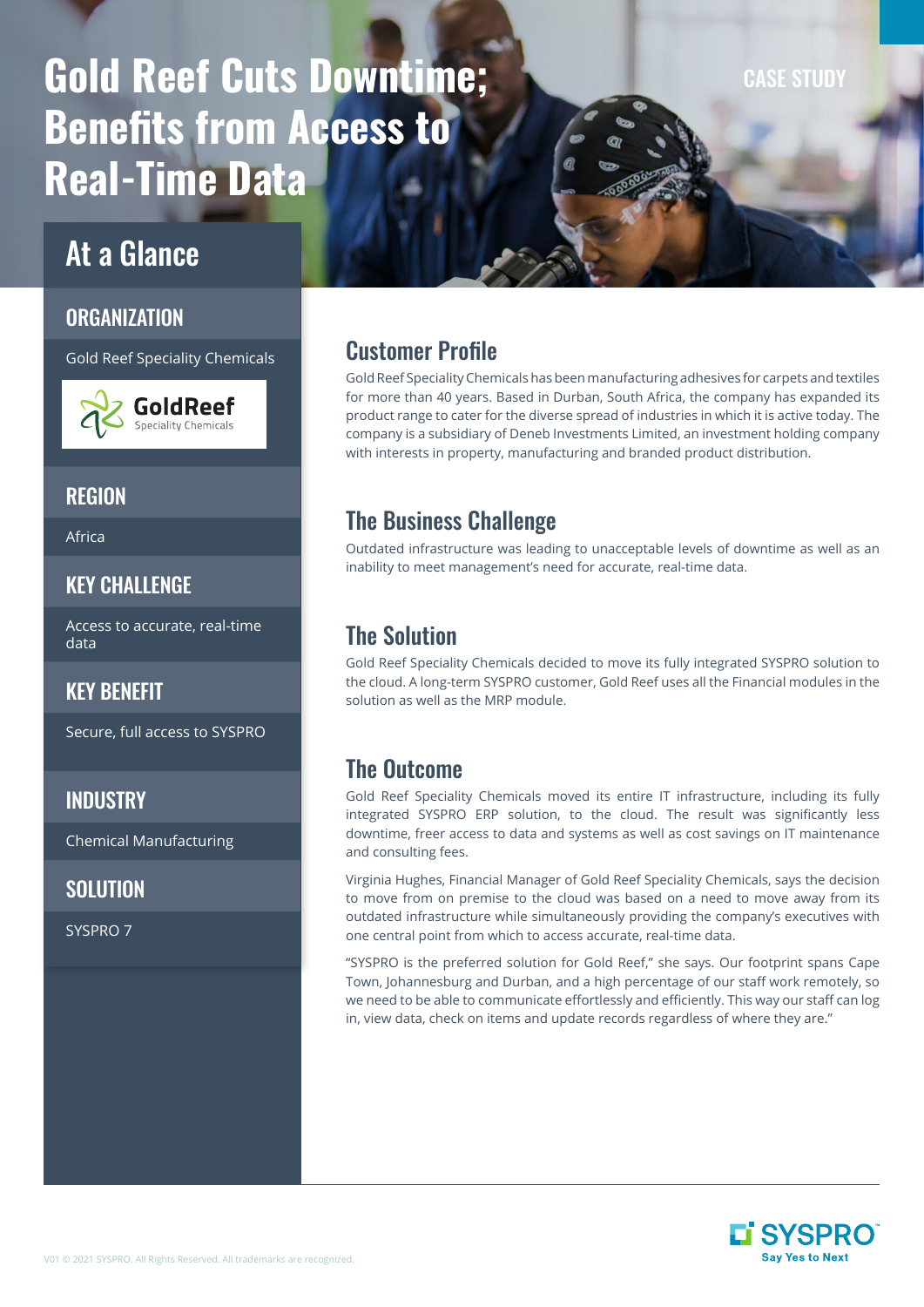

*By moving SYSPRO to the cloud and enabling ease of access, we have seen cost savings in areas such as greatly reduced downtime and lower IT maintenance and consulting costs.*

**- Virginia Hughes** – Financial Manager, Gold Reef Speciality Chemicals

#### Driving better business results

Gold Reef is using SYSPRO's Actionable Insights capability to drive better business results. This is made possible by optimizing the value of business-critical insights and quick analysis.

"Our SYSPRO consultant helps us design reports which meet our specific needs," Hughes says. "Our use of the customizable reporting goes beyond financial reports to quick analysis of aspects such as geographical regions of sales and the product quantities going into each region.

"By moving SYSPRO to the cloud and enabling ease of access, we have seen cost savings in areas such as greatly reduced downtime and lower IT maintenance and consulting costs. Consultants no longer need to come on site to fix errors, they can dial in directly from wherever they are."

The improvement in downtime has also reduced the risk of files being corrupted by events such as power outages. With WiFi access, staff don't lose any time during power failures as they are able to use their laptops to log on straight to the cloud.

With the SYSPRO solution, Gold Reef benefits from smooth dayto-day operations. The system performs automatic updates on each module and, because it's fully integrated, there's less manual intervention and therefore fewer human errors.

#### Reaping the benefits of the cloud

Migrating its infrastructure to the cloud has given Gold Reef a host of tangible benefits, including easy upgrades, automatic updates, lower cost of ownership, offsite data storage, productivity anywhere and the elimination of IT maintenance costs.

55

"We have the ability to stake our requirements to what we need, rather than what we think we may need in two years' time," Virginia says. "We can scale up and down at any time, which has been particularly useful during the pandemic."

Further benefits include: easier, quicker and more secure backups; the ability to communicate and share documents more easily; better collaboration internally and externally; data security; and the ability to free up office space as there's no need for a large IT room.

"The cloud set-up is not complicated. We literally moved our system from an onsite server to a server in the cloud. Our SYSPRO consultant and an IT consultant performed a complete backup of the system and put the SQL server into the cloud. We continued to work with no downtime and, once we switched over and made sure everything was working 100% on the cloud, downtime became a thing of the past," Virginia says.